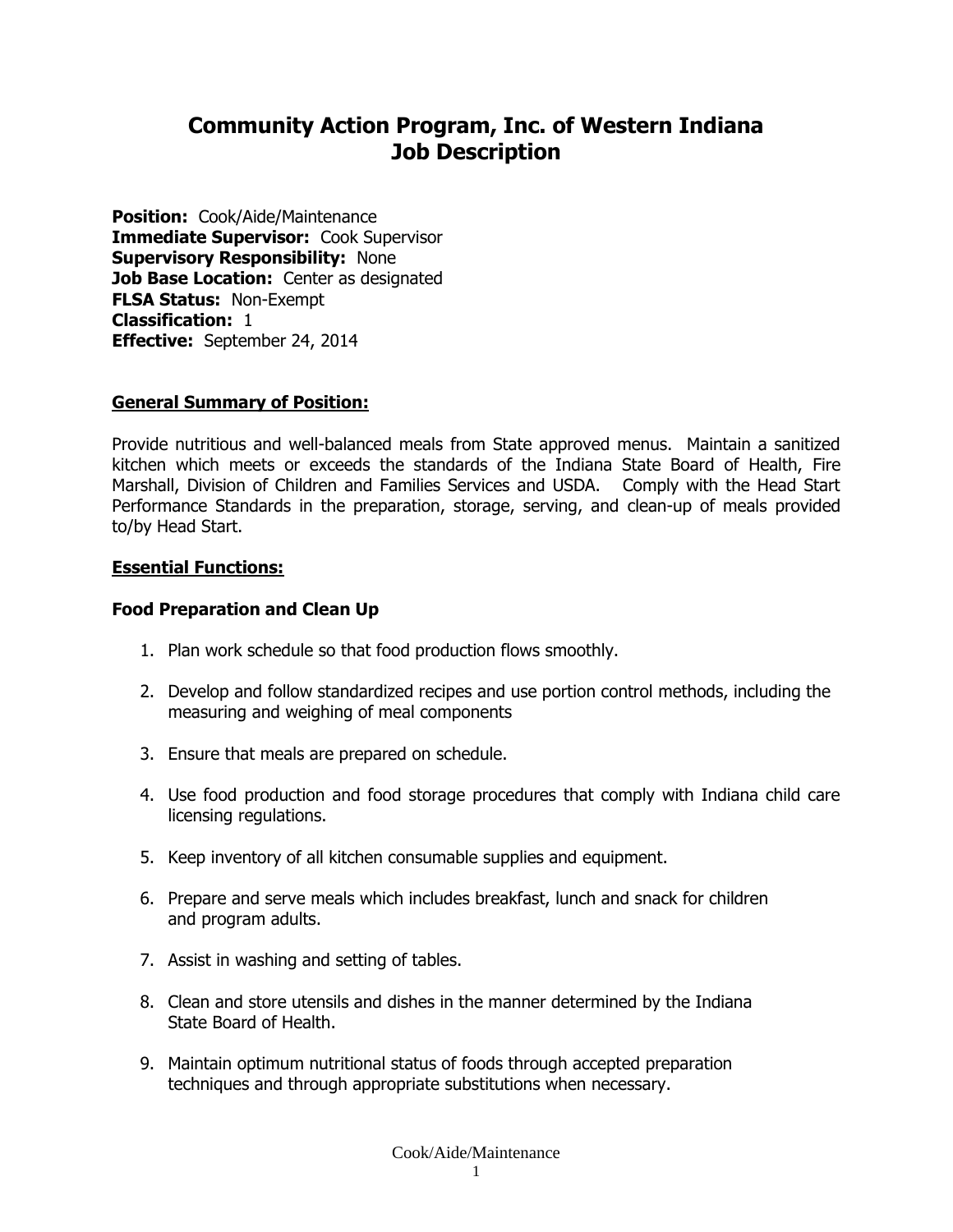# **Maintenance**

- 1. Check on supply of tissue, towels and soap in rest rooms each morning and throughout the day, refilling as necessary.
- 2. Clean rest room area and mop/vacuum classroom and hall areas according to written schedule.
- 3. Dispose of trash.
- 4. Report needed repairs to appropriate agency/facility personnel.

# **Classroom Responsibilities**

- 1. Assist in classroom meal time, sitting, talking, and eating with the children, as schedule permits.
- 2. Assist Teachers in nutrition education activities for the classroom.
- 3. Assist with children in the classroom during staff breaks or as written in daily schedule.

# **Administration**

- 1. Maintain kitchen and storage area and conduct monthly self-inspections of the sanitary condition of these areas.
- 2. Use specified forms to record food purchases and track number of persons served and forward such records to the Health/Nutrition Coordinator promptly at the end of each month.
- 3. Attend meetings, pre and in-service workshops as designated for food service personnel; attend staff meetings as assigned by the Director.
- 4. Maintain confidentiality of family problems and records.
- 5. Perform other responsibilities that may be assigned dependent upon Agency need and demonstrated capability.
- 6. Must be able and willing to travel as job requires which may include overnight to attend conferences and training.
- 7. Adhere to all applicable policies and procedures in support of all programs in accordance with Agency philosophy and intent.